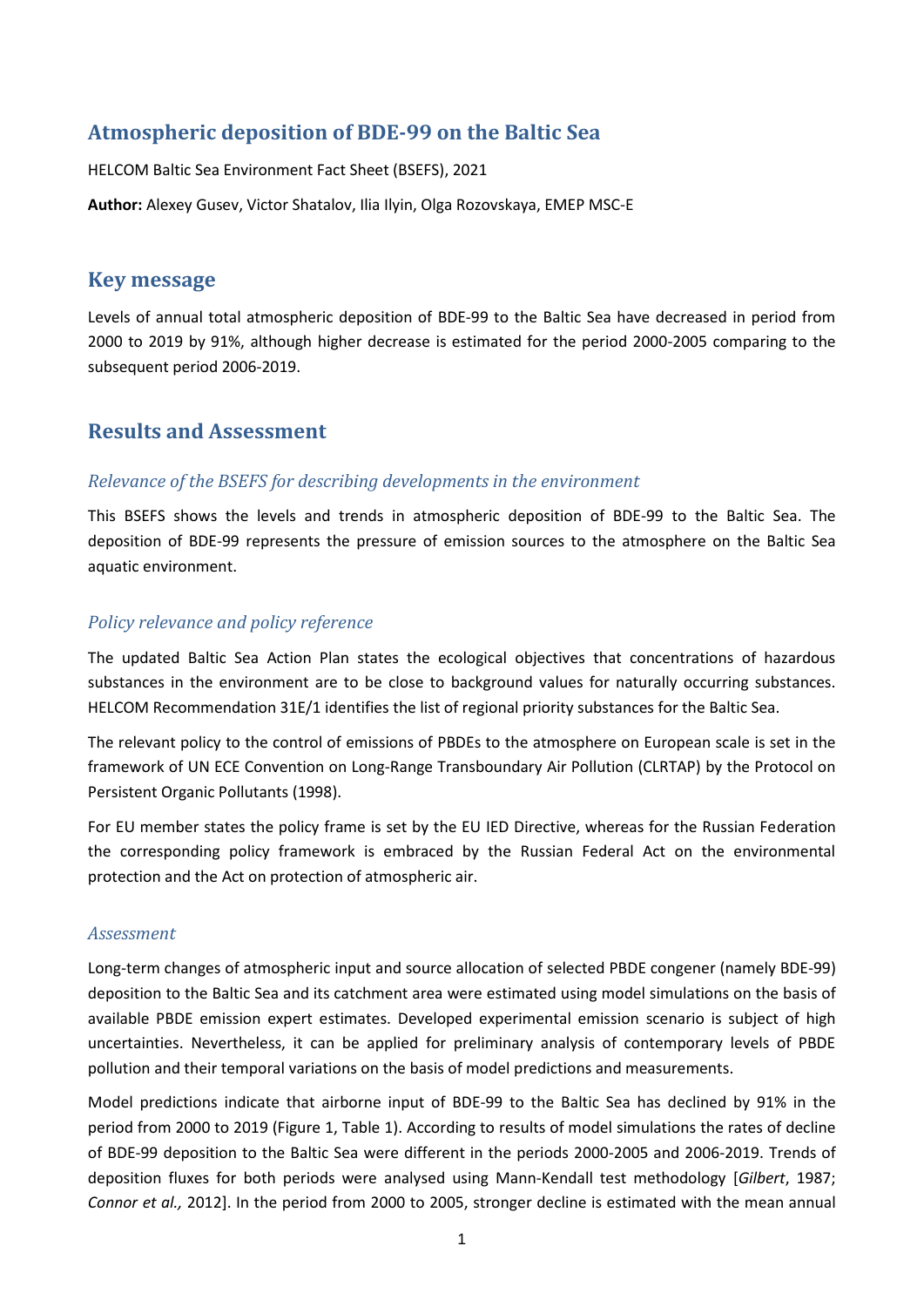rate of deposition decline about 2.9 kg per year with the confidence factor equal to 99.9%. The subsequent period (2006-2019) is characterised by less intensive mean annual decline rate of about 0.7 kg per year with confidence factor 99.9%. The values of the confidence factors indicates that the trends for the both parts of the assessment period are significant. Reduction of atmospheric input of BDE-99 to the Baltic Sea is connected with the realization of various abatement measures, which took place in the HELCOM countries as well as other EMEP countries.

The highest level of total annual BDE-99 deposition fluxes over the Baltic Sea in 2019 is estimated for the Sound sub-basin (Figures 2, 3). The lowest deposition flux is obtained for the Bosnian Bay sub-basin. The HELCOM countries contributed to BDE-99 deposition over the Baltic Sea in 2019 about 63%, with the largest shares made by Germany and Poland (Figure 4). The contribution of other EMEP countries is estimated to 28% (Table 2).



**Figure 1.** Long-term changes of total annual modelled atmospheric deposition (blue line) and estimates of normalized deposition (red line) of BDE-99 to the Baltic Sea for the period 2000-2019, (kg  $y^{-1}$ ). Normalized depositions were obtained using the methodology described below in the metadata section 5.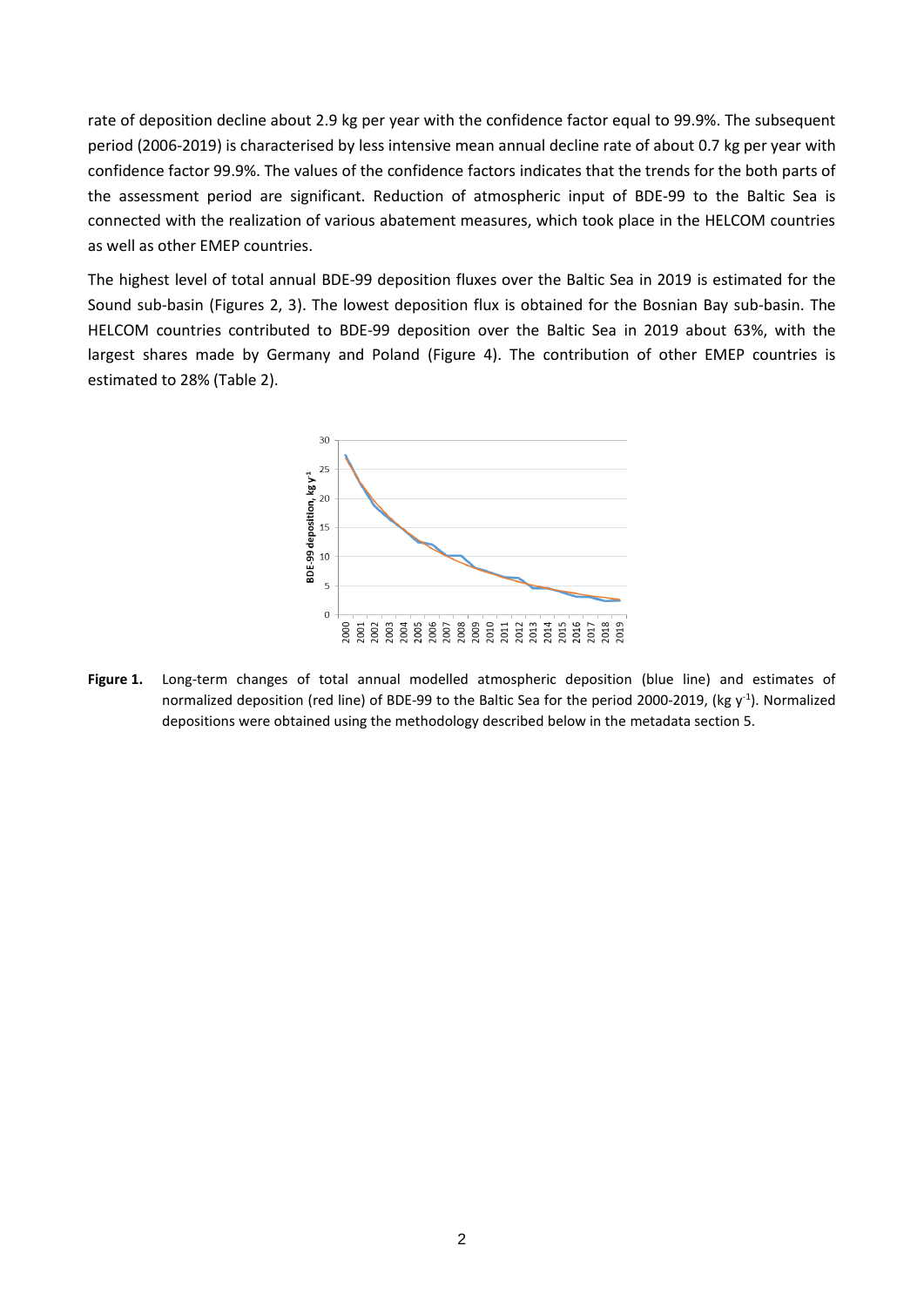









**Figure 2.** Time-series of computed total annual atmospheric deposition of BDE-99 to nine sub-basins of the Baltic Sea for the period 2000-2019 in kg y<sup>-1</sup> as green bars (left axis) and total deposition fluxes in g km<sup>-2</sup> y<sup>-1</sup> as red lines (right axis).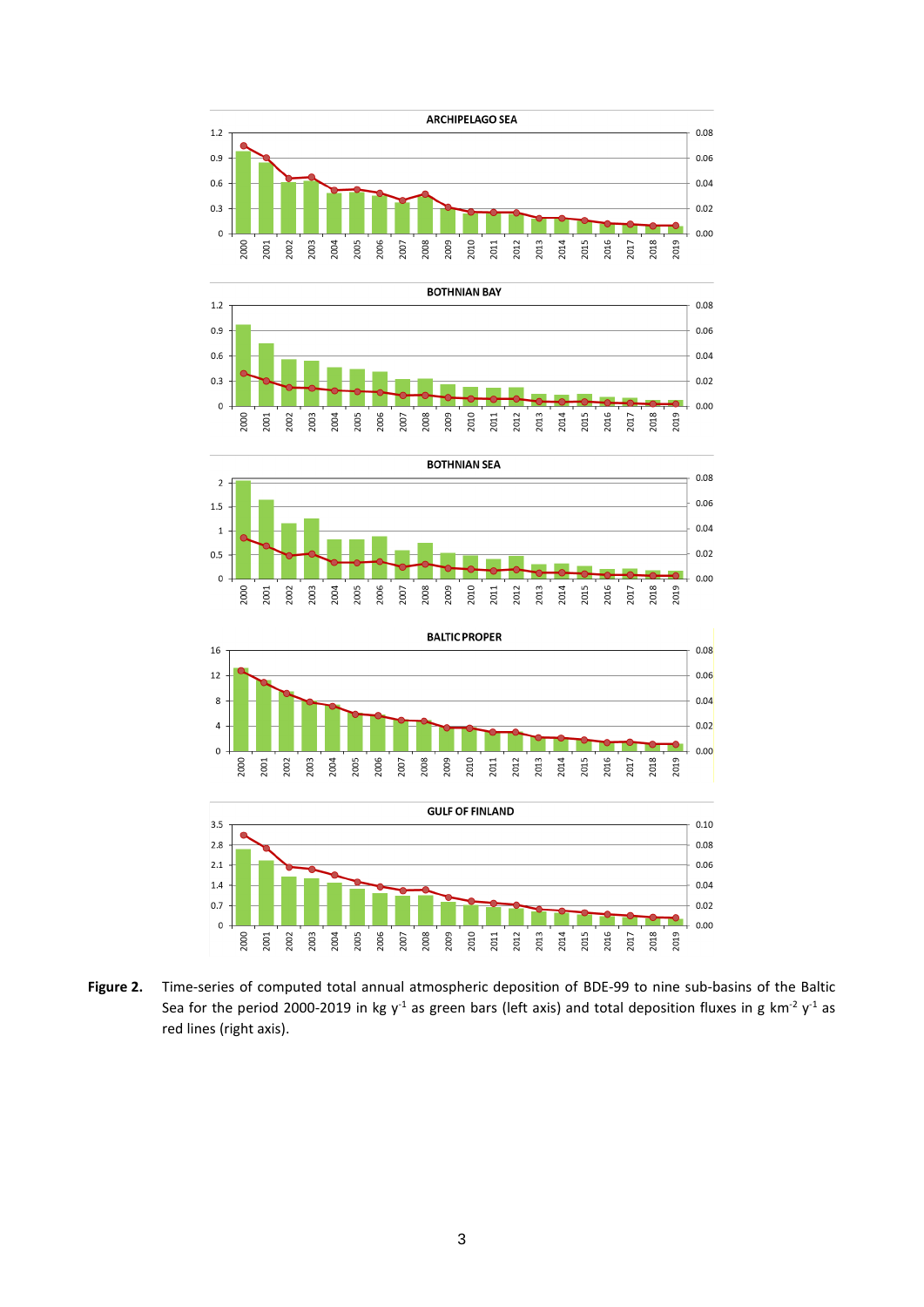







**Figure 2. (continued).** Time-series of computed total annual atmospheric deposition of BDE-99 to nine sub-basins of the Baltic Sea for the period 2000-2019 in kg  $y<sup>-1</sup>$  as green bars (left axis) and total deposition fluxes in g km<sup>-2</sup>  $y$ <sup>-1</sup> as red lines (right axis).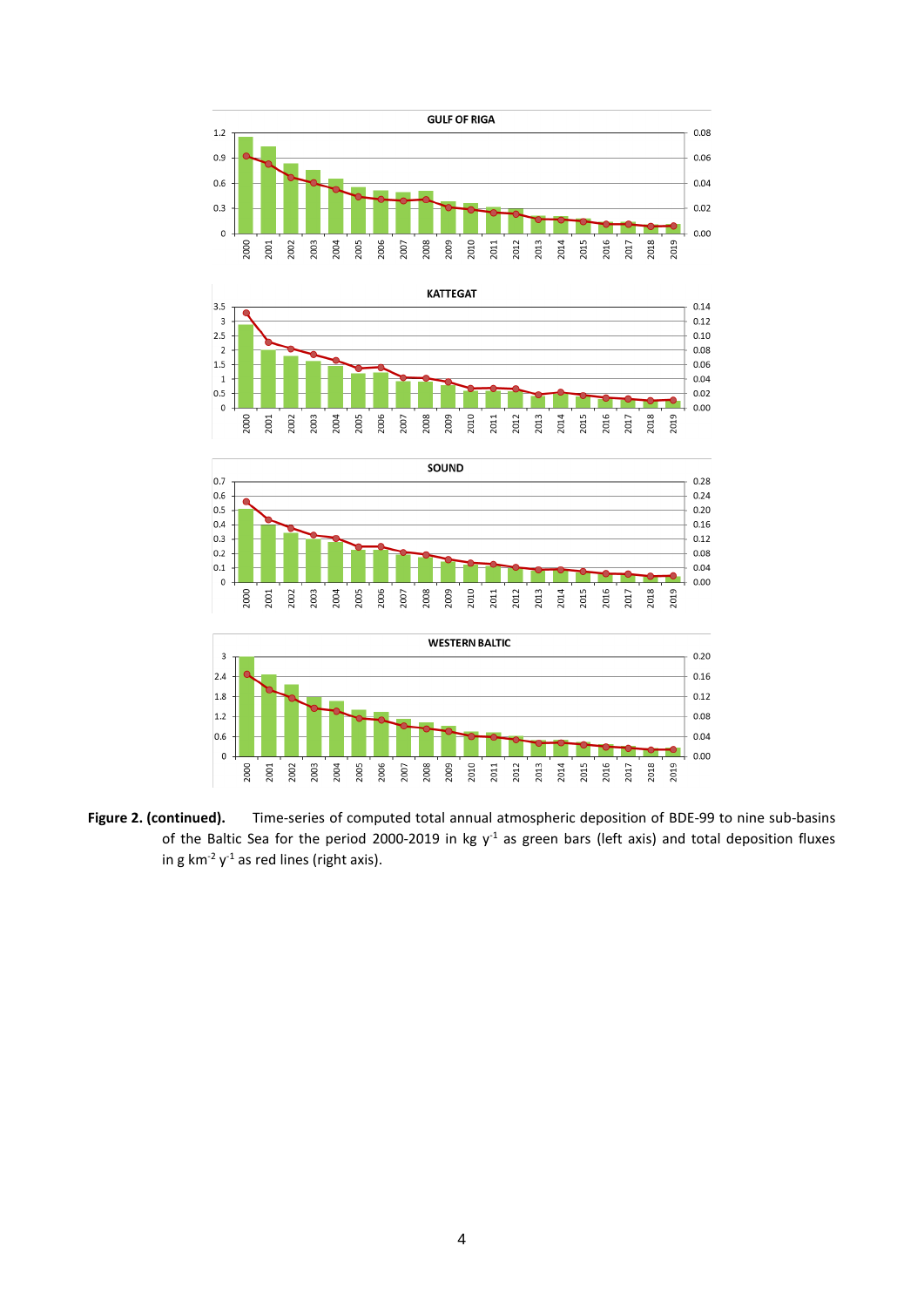

**Figure 3.** Spatial distribution of modelled annual total BDE-99 deposition fluxes in the Baltic Sea region for 2000 (a) and 2019 (b), g km<sup>-2</sup>  $y^{-1}$ .



**Figure 4.** Ten countries with the highest contribution to annual total deposition of BDE-99 to the Baltic Sea estimated for 2019, kg y<sup>-1</sup>. Green bars indicate non-HELCOM countries.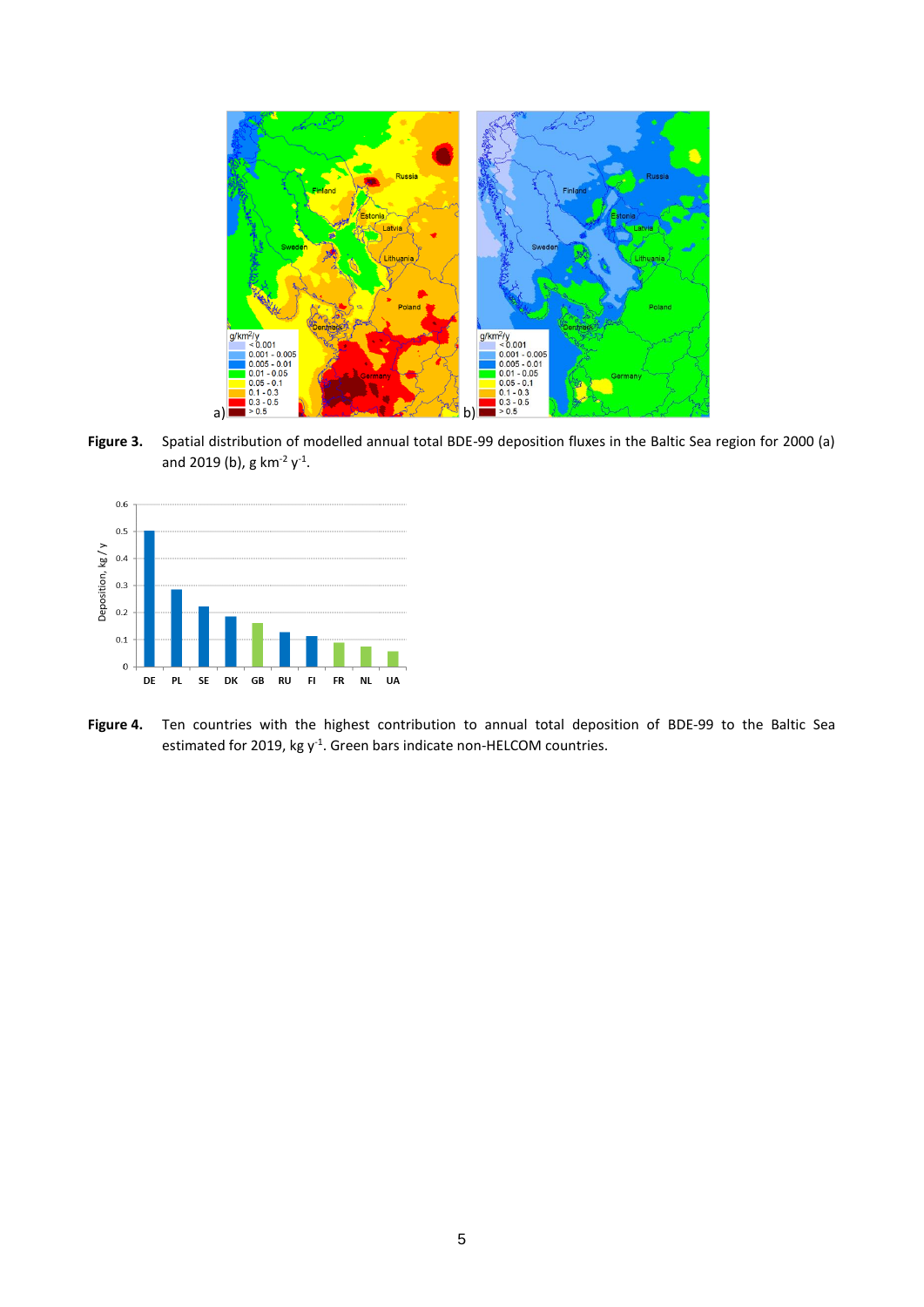#### **Data**

Numerical data on computed BDE-99 depositions to the Baltic Sea are given in the following tables.

|      | <b>ARC</b> | <b>BOB</b> | <b>BOS</b> | <b>BAP</b> | <b>GUF</b> | <b>GUR</b> | <b>KAT</b> | SOU  | <b>WEB</b> | <b>BAS</b> | <b>Norm</b> |
|------|------------|------------|------------|------------|------------|------------|------------|------|------------|------------|-------------|
| 2000 | 0.98       | 0.97       | 2.05       | 13.23      | 2.65       | 1.16       | 2.89       | 0.51 | 3.03       | 27.47      | 27.00       |
| 2001 | 0.85       | 0.75       | 1.65       | 11.29      | 2.27       | 1.04       | 2.01       | 0.40 | 2.46       | 22.72      | 22.83       |
| 2002 | 0.62       | 0.56       | 1.16       | 9.50       | 1.71       | 0.84       | 1.80       | 0.34 | 2.16       | 18.70      | 19.55       |
| 2003 | 0.63       | 0.54       | 1.26       | 8.09       | 1.65       | 0.76       | 1.63       | 0.30 | 1.78       | 16.64      | 16.91       |
| 2004 | 0.49       | 0.47       | 0.82       | 7.43       | 1.49       | 0.66       | 1.45       | 0.28 | 1.68       | 14.75      | 14.76       |
| 2005 | 0.49       | 0.44       | 0.82       | 6.11       | 1.28       | 0.55       | 1.20       | 0.23 | 1.41       | 12.55      | 12.96       |
| 2006 | 0.45       | 0.42       | 0.89       | 5.89       | 1.14       | 0.51       | 1.24       | 0.23 | 1.35       | 12.12      | 11.44       |
| 2007 | 0.38       | 0.32       | 0.60       | 5.13       | 1.03       | 0.49       | 0.93       | 0.19 | 1.13       | 10.21      | 10.14       |
| 2008 | 0.45       | 0.33       | 0.76       | 4.99       | 1.05       | 0.51       | 0.91       | 0.18 | 1.03       | 10.20      | 9.01        |
| 2009 | 0.30       | 0.26       | 0.55       | 3.86       | 0.83       | 0.39       | 0.79       | 0.15 | 0.93       | 8.06       | 8.03        |
| 2010 | 0.25       | 0.23       | 0.49       | 3.83       | 0.72       | 0.36       | 0.60       | 0.13 | 0.75       | 7.35       | 7.16        |
| 2011 | 0.24       | 0.22       | 0.42       | 3.17       | 0.66       | 0.32       | 0.61       | 0.12 | 0.72       | 6.48       | 6.40        |
| 2012 | 0.24       | 0.23       | 0.48       | 3.18       | 0.61       | 0.30       | 0.58       | 0.10 | 0.63       | 6.35       | 5.72        |
| 2013 | 0.18       | 0.15       | 0.31       | 2.27       | 0.49       | 0.22       | 0.41       | 0.08 | 0.50       | 4.59       | 5.12        |
| 2014 | 0.18       | 0.14       | 0.32       | 2.20       | 0.44       | 0.21       | 0.48       | 0.08 | 0.51       | 4.57       | 4.58        |
| 2015 | 0.15       | 0.15       | 0.27       | 1.90       | 0.39       | 0.18       | 0.39       | 0.07 | 0.44       | 3.94       | 4.10        |
| 2016 | 0.12       | 0.11       | 0.20       | 1.49       | 0.34       | 0.14       | 0.31       | 0.06 | 0.37       | 3.14       | 3.68        |
| 2017 | 0.11       | 0.10       | 0.21       | 1.54       | 0.30       | 0.14       | 0.28       | 0.05 | 0.32       | 3.06       | 3.29        |
| 2018 | 0.09       | 0.08       | 0.18       | 1.20       | 0.25       | 0.11       | 0.23       | 0.04 | 0.26       | 2.44       | 2.95        |
| 2019 | 0.09       | 0.08       | 0.18       | 1.21       | 0.24       | 0.12       | 0.25       | 0.04 | 0.27       | 2.47       | 2.65        |

**Table 1.** Computed total annual deposition of BDE-99 to nine Baltic Sea sub-basins, the whole Baltic Sea (BAS) and normalized deposition\* to the Baltic Sea (Norm) for the period 2000-2019. Units: kg  $\mathsf{y}^{\text{-}1}$ .

\* - normalized depositions were obtained using the methodology described below in the metadata section 5.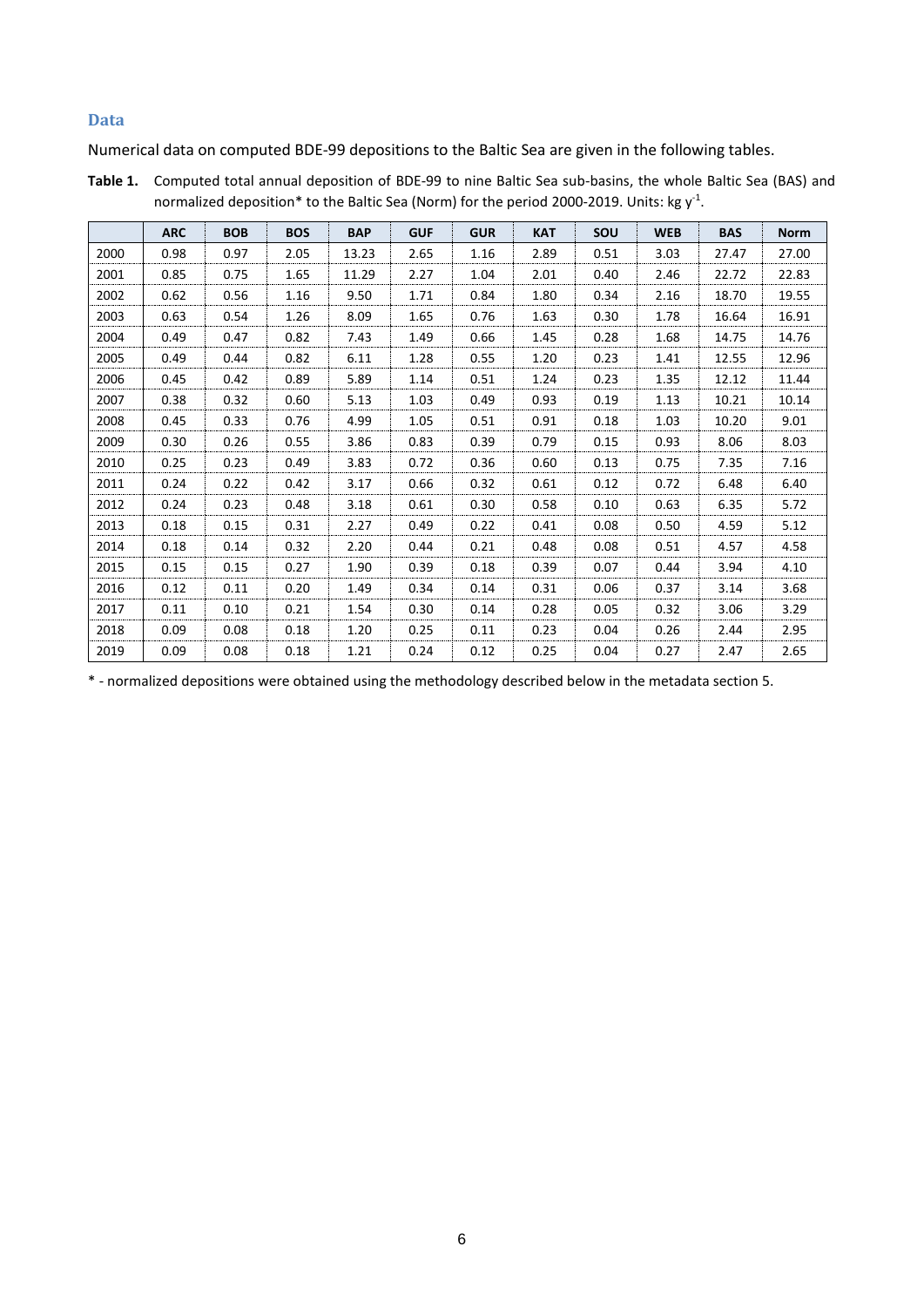**Table 2.** Computed contributions by country to annual total deposition of BDE-99 to nine Baltic Sea sub-basins for the year 2019. Units: kg year<sup>-1</sup>. (HELCOM: contribution of anthropogenic sources of HELCOM countries; *EMEP*: contribution of anthropogenic sources in other EMEP countries; *Other*: contributions of secondary and remote non-EMEP emission sources).

| Country       | <b>ARC</b>           | <b>BOB</b>           | <b>BOS</b>           | <b>BAP</b>           | <b>GUF</b>           | <b>GUR</b>           | KAT                  | SOU                  | <b>WEB</b>           | <b>BAS</b>           |
|---------------|----------------------|----------------------|----------------------|----------------------|----------------------|----------------------|----------------------|----------------------|----------------------|----------------------|
| DK            | 1.37E-03             | 7.84E-04             | 2.52E-03             | 5.44E-02             | 1.63E-03             | 2.10E-03             | 5.59E-02             | 1.76E-02             | 4.99E-02             | 1.86E-01             |
| EE            | 1.64E-03             | 5.84E-04             | 1.39E-03             | 4.82E-03             | 2.24E-02             | 5.02E-03             | 9.80E-05             | 1.12E-05             | 7.02E-05             | 3.61E-02             |
| FI            | 1.82E-02             | 1.55E-02             | 1.62E-02             | 9.28E-03             | 5.10E-02             | 2.79E-03             | 2.60E-04             | 3.23E-05             | 1.86E-04             | 1.13E-01             |
| DE            | 9.78E-03             | 7.33E-03             | 1.91E-02             | 2.72E-01             | 1.23E-02             | 1.43E-02             | 4.88E-02             | 7.65E-03             | 1.13E-01             | 5.03E-01             |
| LV            | 1.92E-03             | 6.84E-04             | 2.23E-03             | 1.12E-02             | 3.50E-03             | 1.91E-02             | 2.18E-04             | 2.35E-05             | 1.51E-04             | 3.91E-02             |
| LT            | 1.73E-03             | 8.30E-04             | 2.50E-03             | 2.06E-02             | 2.53E-03             | 5.80E-03             | 4.60E-04             | 5.81E-05             | 3.00E-04             | 3.48E-02             |
| PL            | 1.04E-02             | 5.89E-03             | 1.65E-02             | 2.09E-01             | 1.06E-02             | 1.35E-02             | 1.08E-02             | 1.42E-03             | 8.16E-03             | 2.86E-01             |
| <b>RU</b>     | 3.36E-03             | 5.00E-03             | 9.35E-03             | 3.17E-02             | 7.21E-02             | 3.35E-03             | 1.06E-03             | 1.34E-04             | 6.79E-04             | 1.27E-01             |
| SE            | 1.07E-02             | 1.12E-02             | 2.98E-02             | 1.25E-01             | 6.42E-03             | 5.50E-03             | 2.38E-02             | 6.00E-03             | 4.12E-03             | 2.22E-01             |
| AL            | 5.94E-05             | 6.78E-05             | 2.35E-04             | 7.58E-04             | 7.70E-05             | 7.54E-05             | 9.40E-05             | 8.05E-06             | 5.94E-05             | 1.43E-03             |
| AM            | 1.04E-05             | 2.54E-05             | 4.45E-05             | 9.01E-05             | 2.67E-05             | 1.30E-05             | 1.32E-05             | 9.61E-07             | 6.19E-06             | 2.31E-04             |
| AT            | 6.75E-04             | 6.87E-04             | 1.38E-03             | 1.15E-02             | 9.63E-04             | 9.56E-04             | 1.15E-03             | 1.31E-04             | 1.09E-03             | 1.85E-02             |
| AZ            | 1.76E-05             | 4.68E-05             | 6.72E-05             | 1.42E-04             | 4.82E-05             | 1.98E-05             | 1.84E-05             | 1.56E-06             | 8.39E-06             | 3.70E-04             |
| ΒA            | 1.27E-04             | 1.32E-04             | 4.02E-04             | 2.10E-03             | 2.28E-04             | 2.26E-04             | 1.58E-04             | 1.50E-05             | 1.15E-04             | 3.51E-03             |
| ВE            | 8.33E-04             | 7.94E-04             | 1.88E-03             | 1.70E-02             | 1.15E-03             | 1.14E-03             | 5.47E-03             | 6.12E-04             | 6.19E-03             | 3.51E-02             |
| ΒG            | 1.71E-04             | 1.68E-04             | 5.30E-04             | 2.17E-03             | 2.71E-04             | 1.96E-04             | 2.83E-04             | 2.52E-05             | 1.31E-04             | 3.95E-03             |
| BY            | 1.43E-03             | 1.28E-03             | 3.04E-03             | 1.19E-02             | 3.20E-03             | 2.86E-03             | 5.53E-04             | 5.62E-05             | 3.05E-04             | 2.46E-02             |
| <b>CH</b>     | 3.95E-04             | 3.61E-04             | 8.88E-04             | 7.14E-03             | 5.49E-04             | 4.99E-04             | 1.18E-03             | 1.47E-04             | 1.42E-03             | 1.26E-02             |
| СY            | 3.72E-06             | 4.22E-06             | 1.71E-05             | 3.06E-05             | 4.89E-06             | 3.69E-06             | 3.01E-06             | 2.49E-07             | 1.48E-06             | 6.90E-05             |
| CZ            | 1.46E-03             | 1.14E-03             | 2.82E-03             | 2.48E-02             | 1.56E-03             | 1.84E-03             | 2.38E-03             | 2.71E-04             | 2.13E-03             | 3.84E-02             |
| ES            | 4.65E-04             | 4.66E-04             | 1.14E-03             | 7.83E-03             | 7.92E-04             | 7.51E-04             | 1.72E-03             | 1.72E-04             | 1.58E-03             | 1.49E-02             |
| FR            | 2.33E-03             | 2.32E-03             | 5.19E-03             | 4.62E-02             | 3.24E-03             | 3.36E-03             | 1.23E-02             | 1.40E-03             | 1.34E-02             | 8.97E-02             |
| GB            | 5.15E-03             | 4.06E-03             | 1.18E-02             | 7.41E-02             | 6.12E-03             | 5.41E-03             | 2.87E-02             | 2.71E-03             | 2.32E-02             | 1.61E-01             |
| GE            | 5.56E-05             | 8.31E-05             | 2.05E-04             | 3.74E-04             | 1.05E-04             | 6.25E-05             | 3.23E-05             | 2.49E-06             | 1.46E-05             | 9.35E-04             |
| GR            | 8.71E-05             | 9.06E-05             | 2.87E-04             | 1.11E-03             | 1.54E-04             | 1.20E-04             | 1.88E-04             | 1.32E-05             | 8.66E-05             | 2.14E-03             |
| HR            | 1.58E-04             | 1.80E-04             | 3.97E-04             | 2.97E-03             | 3.27E-04             | 3.30E-04             | 1.88E-04             | 1.85E-05             | 1.55E-04             | 4.72E-03             |
| HU            | 7.89E-04             | 8.18E-04             | 1.77E-03             | 1.25E-02             | 1.30E-03             | 1.30E-03             | 1.00E-03             | 1.03E-04             | 6.85E-04             | 2.03E-02             |
| IE            | 1.69E-04             | 1.17E-04             | 4.00E-04             | 2.14E-03             | 1.92E-04             | 1.59E-04             | 7.52E-04             | 6.96E-05             | 5.80E-04             | 4.58E-03             |
| IS            | 3.56E-06             | 6.96E-06             | 9.22E-06             | 3.74E-05             | 4.46E-06             | 3.43E-06             | 1.17E-05             | 1.21E-06             | 9.22E-06             | 8.71E-05             |
| IT            | 9.98E-04             | 1.03E-03             | 2.71E-03             | 1.78E-02             | 2.20E-03             | 1.98E-03             | 1.65E-03             | 1.84E-04             | 2.02E-03             | 3.06E-02             |
| ΚZ            | 7.01E-06             | 1.68E-05             | 2.03E-05             | 5.77E-05             | 2.17E-05             | 7.74E-06             | 7.25E-06             | 8.38E-07             | 3.44E-06             | 1.43E-04             |
| LU            | 2.67E-05             | 2.69E-05             | 5.76E-05             | 5.84E-04             | 3.65E-05             | 4.14E-05             | 1.57E-04             | 1.81E-05             | 1.78E-04             | 1.13E-03             |
| MD            | 3.29E-04<br>1.77E-05 | 2.37E-04<br>1.80E-05 | 8.86E-04<br>7.40E-05 | 2.96E-03<br>2.43E-04 | 5.74E-04<br>2.55E-05 | 3.91E-04<br>2.51E-05 | 2.70E-04<br>2.78E-05 | 2.86E-05<br>2.43E-06 | 1.52E-04<br>1.64E-05 | 5.83E-03<br>4.50E-04 |
| ME<br>МK      | 6.93E-05             | 6.32E-05             | 2.58E-04             | 6.43E-04             | 7.68E-05             | 6.57E-05             | 8.51E-05             | 7.00E-06             | 4.19E-05             | 1.31E-03             |
| NL            | 1.65E-03             | 1.47E-03             | 3.76E-03             | 3.51E-02             | 2.07E-03             | 2.15E-03             | 1.20E-02             | 1.41E-03             | 1.52E-02             | 7.48E-02             |
| <b>NO</b>     | 7.92E-04             | 7.78E-04             | 2.09E-03             | 5.41E-03             | 7.90E-04             | 6.63E-04             | 2.30E-03             | 1.34E-04             | 7.48E-04             | 1.37E-02             |
| PT            | 5.78E-05             | 6.12E-05             | 1.23E-04             | 9.28E-04             | 9.57E-05             | 9.52E-05             | 2.18E-04             | 2.29E-05             | 1.88E-04             | 1.79E-03             |
| <b>RO</b>     | 1.22E-03             | 1.01E-03             | 3.29E-03             | 1.40E-02             | 2.37E-03             | 1.74E-03             | 1.29E-03             | 1.35E-04             | 6.96E-04             | 2.57E-02             |
| RS.           | 4.30E-04             | 4.45E-04             | 1.51E-03             | 5.58E-03             | 6.63E-04             | 6.29E-04             | 6.03E-04             | 5.41E-05             | 3.23E-04             | 1.02E-02             |
| SI            | 7.80E-05             | 9.51E-05             | 1.71E-04             | 1.57E-03             | 1.75E-04             | 1.70E-04             | 1.02E-04             | 1.02E-05             | 9.21E-05             | 2.46E-03             |
| SK            | 6.00E-04             | 5.53E-04             | 1.24E-03             | 8.82E-03             | 7.64E-04             | 8.15E-04             | 7.21E-04             | 7.66E-05             | 5.18E-04             | 1.41E-02             |
| TR            | 5.84E-04             | 6.81E-04             | 2.18E-03             | 6.34E-03             | 1.14E-03             | 7.92E-04             | 6.25E-04             | 4.94E-05             | 2.53E-04             | 1.26E-02             |
| UA            | 3.05E-03             | 2.42E-03             | 7.62E-03             | 3.05E-02             | 5.47E-03             | 4.11E-03             | 2.34E-03             | 2.58E-04             | 1.42E-03             | 5.72E-02             |
| Other         | 0.01                 | 0.01                 | 0.02                 | 0.11                 | 0.02                 | 0.01                 | 0.02                 | 0.004                | 0.03                 | 0.24                 |
| <b>HELCOM</b> | 0.06                 | 0.05                 | 0.10                 | 0.74                 | 0.18                 | 0.07                 | 0.14                 | 0.03                 | 0.18                 | 1.55                 |
| <b>EMEP</b>   | 0.02                 | 0.02                 | 0.06                 | 0.36                 | 0.04                 | 0.03                 | 0.08                 | 0.01                 | 0.07                 | 0.69                 |
| Total         | 0.09                 | 0.08                 | 0.17                 | 1.20                 | 0.24                 | 0.12                 | 0.24                 | 0.05                 | 0.28                 | 2.47                 |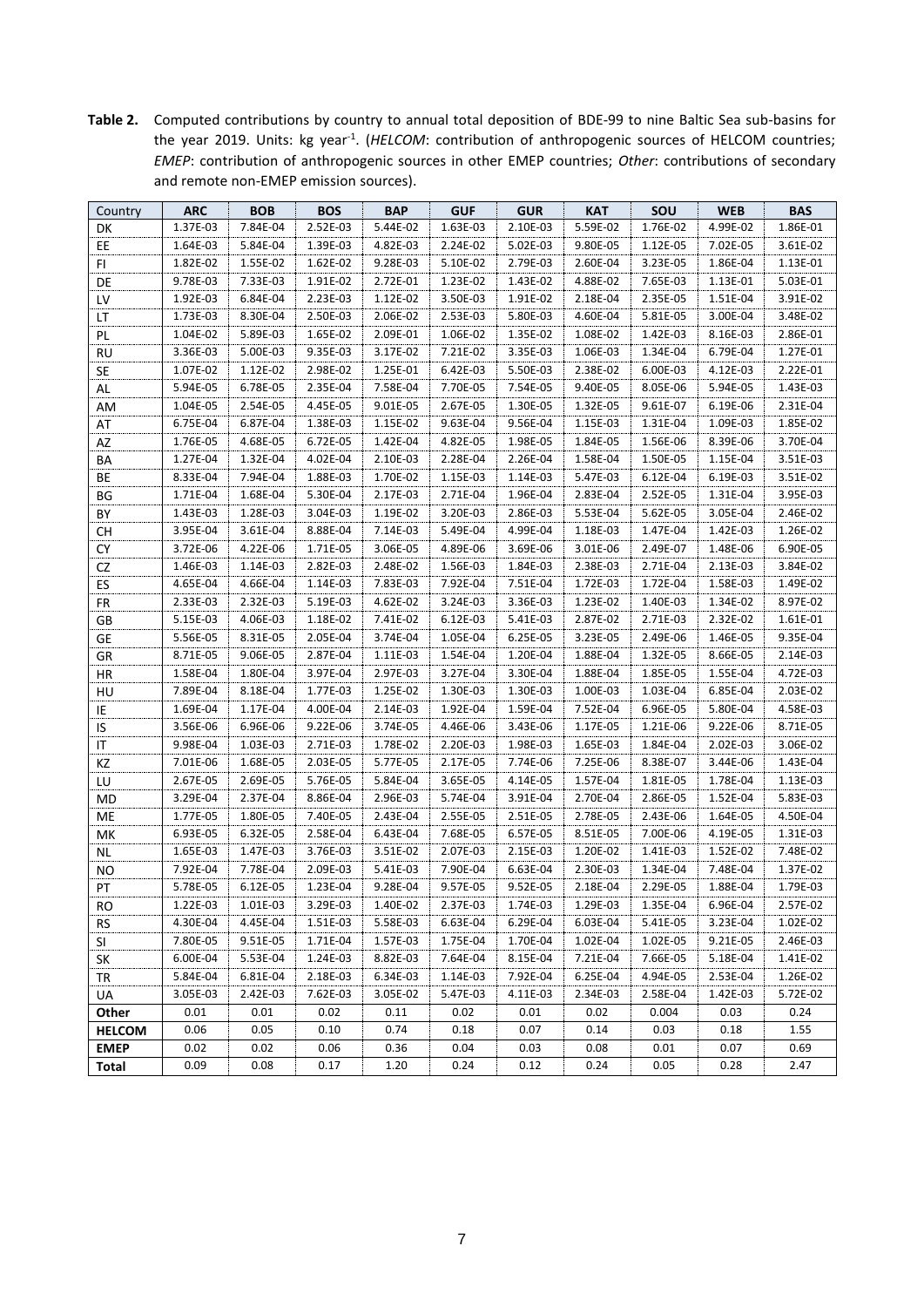# **Metadata**

### *Technical information*

#### 1. Source:

Meteorological Synthesizing Centre East (MSC-E) of EMEP

2. Description of data:

Atmospheric deposition of BDE-99 to the Baltic Sea for the period from 2000 to 2019 were estimated using the GLEMOS model developed at EMEP/MSC-E [\(http://en.msceast.org/index.php/j](http://en.msceast.org/index.php/j-stuff/glemos)[stuff/glemos\)](http://en.msceast.org/index.php/j-stuff/glemos). Model simulations for this study were made using experimental emission scenario, constructed on the basis of TNO emission inventory for PBDEs [*Denier van der Gon et al.*, 2005]. The information on BDE-99 emission data used in model simulations is presented below in the section "Methodology and frequency of data collection".

3. Geographical coverage:

Model predictions of BDE-99 atmospheric deposition were obtained for the European region and surrounding areas covered by the EMEP modelling domain.

4. Temporal coverage:

Expert estimates of annual atmospheric deposition of BDE-99 were prepared for the period 2000 – 2019.

5. Methodology and frequency of data collection:

This study represents a pilot model evaluation of polybrominated diphenyl ethers (PBDE) atmospheric input to the Baltic Sea and its sub-basins for the period 2000-2019. PBDEs are a group of persistent toxic chemicals that was manufactured and used as flame retardants in various products including furniture, plastics, textiles, and electronic equipment during several past decades. They were produced for the commercial purposes in a form of technical mixtures such as penta-BDE, octa-BDE, and deca-BDE since 1970s. Due to the harmful properties their production and use were banned in the European Union and globally since early 2000s [*Abbasi et al.*, 2003].

Atmospheric input and source allocation of PBDE deposition to the Baltic Sea were estimated using the latest version of GLEMOS model using the EMEP domain [\(https://www.ceip.at/ms/ceip\\_home1/ceip\\_home/new\\_emep-grid/\)](https://www.ceip.at/ms/ceip_home1/ceip_home/new_emep-grid/). Global modelling framework GLEMOS is a multi-scale multi-pollutant simulation platform developed for operational and research applications within the EMEP programme [*Tarrason and Gusev,* 2008; *Travnikov et al.,* 2009; *Jonson and Travnikov*, 2010; *Travnikov and Jonson*, 2011]. The framework allows simulations of dispersion and cycling of different classes of pollutants (e.g. heavy metals and persistent organic pollutants) in the environment with a flexible choice of the simulation domain (from global to local scale) and spatial resolution. The vertical structure consists of 20 irregular terrain-following sigma layers covering the height up to 10 hPa (ca. 30 km). Among these layers 10 lowest layers cover the first 5 km of the troposphere and height of the lowest model layer is about 75 m.

Information on PBDE emissions to the environment is not currently reported on a regular basis by the EMEP countries. A number of research-oriented inventories of regional and global PBDE emissions have been developed in various studies [*Prevedouros et al.*, 2004; *Denier van der Gon et al.*, 2005; *Palm et al.*, 2004; *Birgul et al.*, 2012; *Cousins*, 2012; *NCP*, 2013; *Abbasi et al.*, 2019]. The construction of experimental scenario of long-term changes of BDE-99 emissions in the EMEP region was performed by MSC-E and is described in the joint EMEP report for HELCOM [*Bartnicki et al.*, 2016]. The scenario was developed on the basis of TNO inventory of penta-BDEs emissions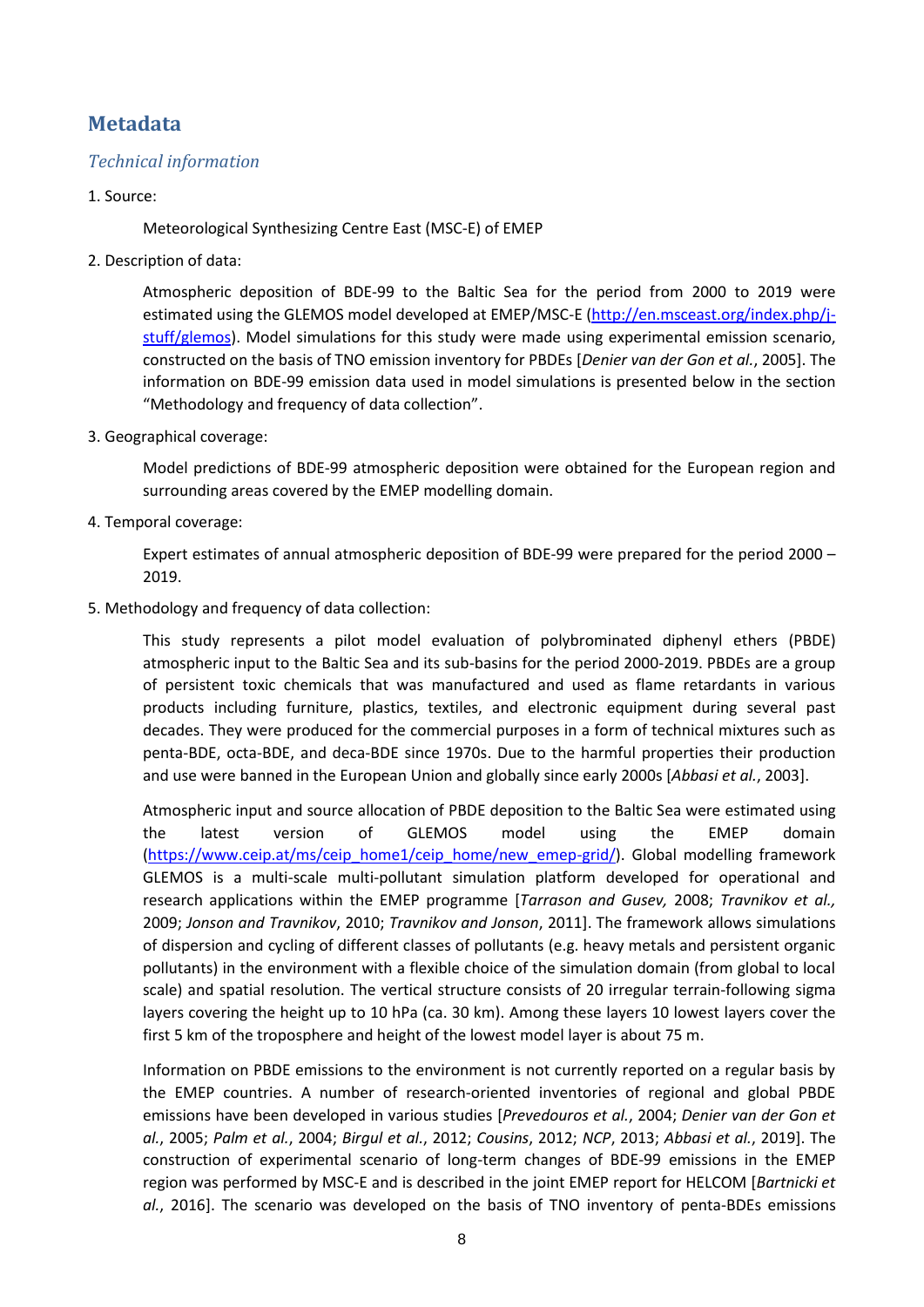[*Denier van der Gon et al.*, 2005]. Expert estimates of TNO for penta-BDE emissions were elaborated for the year 2000 and included total annual emissions from individual countries as well as gridded geographical distribution within the EMEP region. The approach for estimating the emissions of selected PBDE congener BDE-99 was based on the results of the studies [*Palm et al.*, 2004; *La Guardia et al.*, 2006] performing analysis of chemical composition of penta-BDE emissions. Scenario of long-term variations of emissions was elaborated on the basis of estimates of temporal variations of penta-BDE emissions described in [*Birgul et al.*, 2012]. In addition, long-term measurements of BDE-99 at several EMEP monitoring sites were used. Similar approach was applied in this study to obtain estimates of BDE-99 emissions for the period 2000-2019. It should be noted that this scenario is subject of high uncertainty. Nevertheless, it can be applied for preliminary analysis of contemporary levels of PBDE pollution on the basis of model predictions and measurements.

Additional information required for model simulations includes data on meteorological parameters and atmospheric reactants. Meteorological data used in model simulations for 2000-2019 were obtained using WRF meteorological data pre-processor [*Skamarock et al*., 2008] on the basis of meteorological re-analyses data (ERA-Interim) of European Centre for Medium-Range Weather Forecasts (ECMWF). Data on atmospheric concentrations of chemical reactants and particulate matter were imported from the MOZART model [*Emmons et al*., 2010]. Parameterization of the model for the selected BDE-99 congener is presented in the report [*Vulykh et al.*, 2006].

Normalized values of BDE-99 deposition for the period 2000-2019 were obtained on the basis of results of model simulations using bi-exponential approximation [*Colette et al*., 2016].

### *Quality information*

#### 6. Strength and weakness:

Strength: expert estimates of atmospheric input of BDE-99 to the Baltic Sea and its sub-basins.

Weakness: officially reported inventories of PBDE emissions are not prepared by the EMEP countries.

7. Uncertainty:

Modelling approach, developed by the MSC-E for POPs, has been verified using regular comparisons of modelling results with measurements of the EMEP monitoring network [*Gusev et al*., 2005, 2006; *Shatalov et al.,* 2005; *Ilyin et al.*, 2021] and thoroughly reviewed at the workshop held in October, 2005 under supervision of the EMEP Task Force of Measurements and Modelling (TFMM). It was concluded that "MSC-E model is suitable for the evaluation of long-range transboundary transport and deposition of POPs in Europe" [ECE/EB.AIR/GE.1/2006/4]. Model performance for BDE-99 was evaluated previously in framework of the study described in [*Bartnicki et al.*, 2016].

8. Further work required:

Further work is required to develop national inventories of PBDE emissions as well as to reduce uncertainties of modelling approach applied for PBDE in the EMEP GLEMOS model.